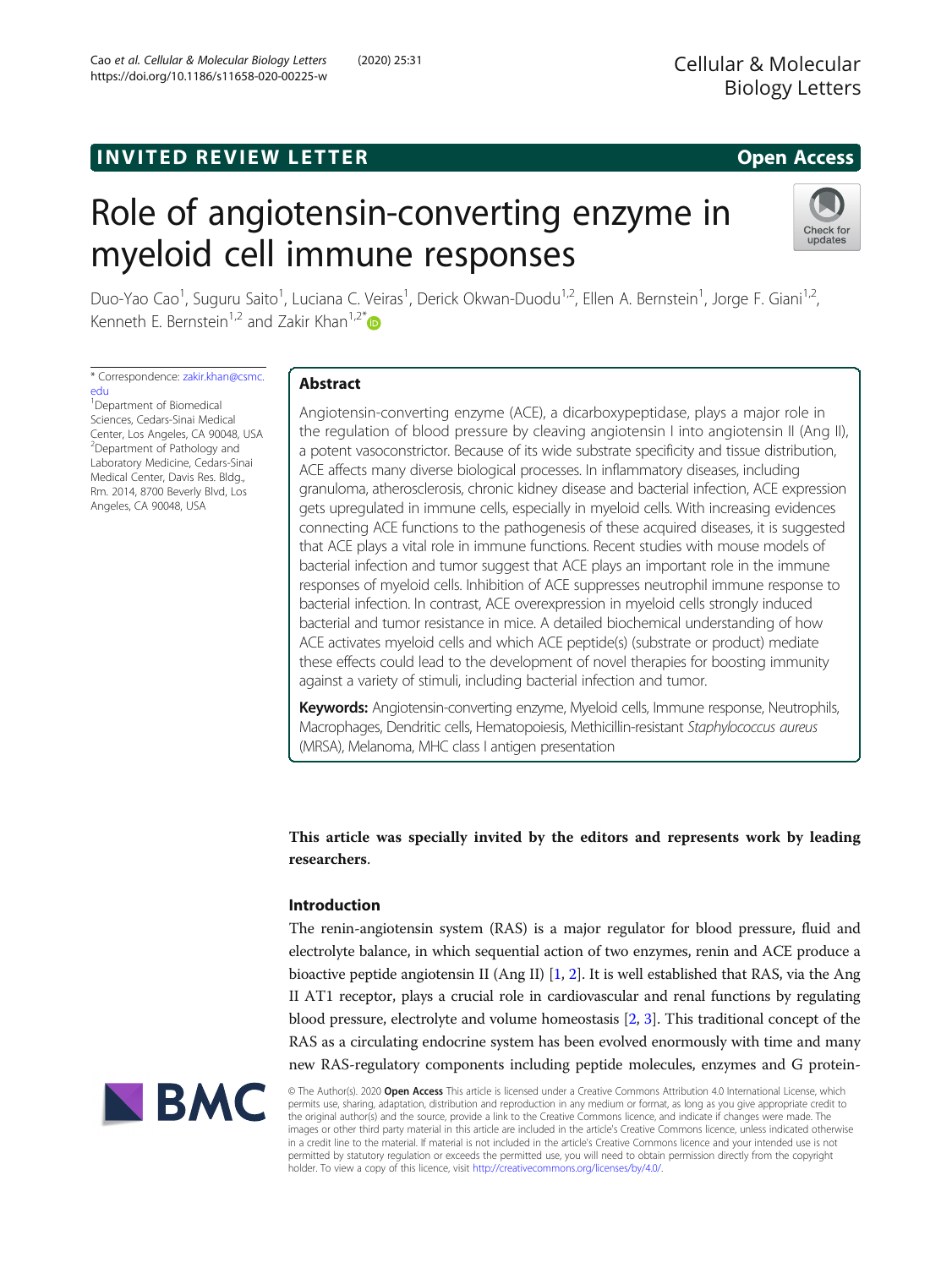coupled receptor have been identified  $[4-7]$  $[4-7]$  $[4-7]$ . The development of ACE inhibitors (ACEi, eg. enalapril, captopril, lisinopril, ramipril) or AT1 (Angiotensin II receptor type 1) blockers (ARBs, eg. losartan) not only revolutionized the treatment strategies to treat hypertension, but also provided a tool for the discovery of many unknown functions of ACE components in different physiological and pathological mechanisms.

Increasing number of studies suggest that, in different tissues, a local RAS may operate either systemically or entirely independent to the circulating counterpart, and it may act as a whole or in part to meet the specific needs of the individual tissues via autocrine and/or paracrine pathways [[8](#page-9-0), [9\]](#page-9-0). For example, in bone marrow (BM), it affects critical steps of blood cell production, such as hematopoietic niche [[10](#page-9-0)], myelopoiesis [\[11\]](#page-9-0), and the development of other cellular lineages including lymphocytic [\[12\]](#page-9-0). There are also enough studies suggesting local operation of RAS in other organs including cardiac, vascular and renal tissues [\[13](#page-9-0)–[17\]](#page-10-0).

Renin enzyme is highly specific and extremely limited in its tissue expression, while ACE is relatively nonspecific and widely expressed in different tissues [\[5](#page-9-0)]. Other than Ang I, ACE can cleave variety of substrates including bradykinin, substance P, tetrapeptide N-acetyl-seryl-aspartyl-lysyl-proline (AcSDKP), enkephalins, neurotensin and others. Because of this wide tissue distribution and substrate specificity, ACE may affect many diverse biological functions, including renal development, fertility, hematopoiesis and immunity [\[5](#page-9-0), [18](#page-10-0), [19\]](#page-10-0). This review aims to discuss new biological functions of ACE in different aspects of the immune response.

### ACE and immunoinflammatory diseases

Inflammation plays a critical role in immune activation. Many studies have found ACE to be a potent pro-inflammatory modulator [\[20](#page-10-0)] that plays a role in the recruitment of inflammatory cells into tissues by regulating chemokines and adhesion molecules [[21](#page-10-0)]. ACE not only functions as a cell membrane ectopeptidase, but it can be secreted into extracellular milieu by activated myelomonocytic or other lineage cells, and thus, it act as both local and systemic regulator of peptides [\[22\]](#page-10-0). The association of ACE with immunoinflammatory diseases has been well established. First report published in 1975 that showed higher serum ACE in patients with sarcoidosis. Now, it is known that circulating ACE is elevated in many other granulomatous diseases, such as Gaucher's disease and tuberculosis [[23](#page-10-0), [24\]](#page-10-0). In sarcoidal granulomas the increased ACE activity is predominately contributed by epithelioid cells and macrophages of the granuloma, and a higher serum level of ACE is observed in a majority of patients [\[25](#page-10-0)]. In tuberculosis granuloma, increased ACE is mostly contributed by alveolar macrophages [\[26](#page-10-0)].

Based on CD14 and CD16 expression, monocytes can be divided into two subpopulations Mo1 and Mo2. Percentage of Mo2 increased in many inflammatory diseases including chronic kidney disease (CDKs), which expresses higher level of ACE along with CD14 and CD16 [\[17](#page-10-0), [27](#page-10-0)]. These monocytes are proinflammatory in nature and associated with increased atherosclerosis and cardiovascular mortality in hemodialysis patients [\[28](#page-10-0)]. It is now believed that all RAS components express in immune cells. For example, monocytes and macrophages express renin, ACE, Ang I and Ang II, AT1 and AT2 receptors [\[29\]](#page-10-0). In nervous system also, all RAS components are locally synthesized by different cell types, including astrocytes, microglia and neutrons [\[30](#page-10-0), [31\]](#page-10-0), and ACE expression is increased in many neurological autoimmune diseases including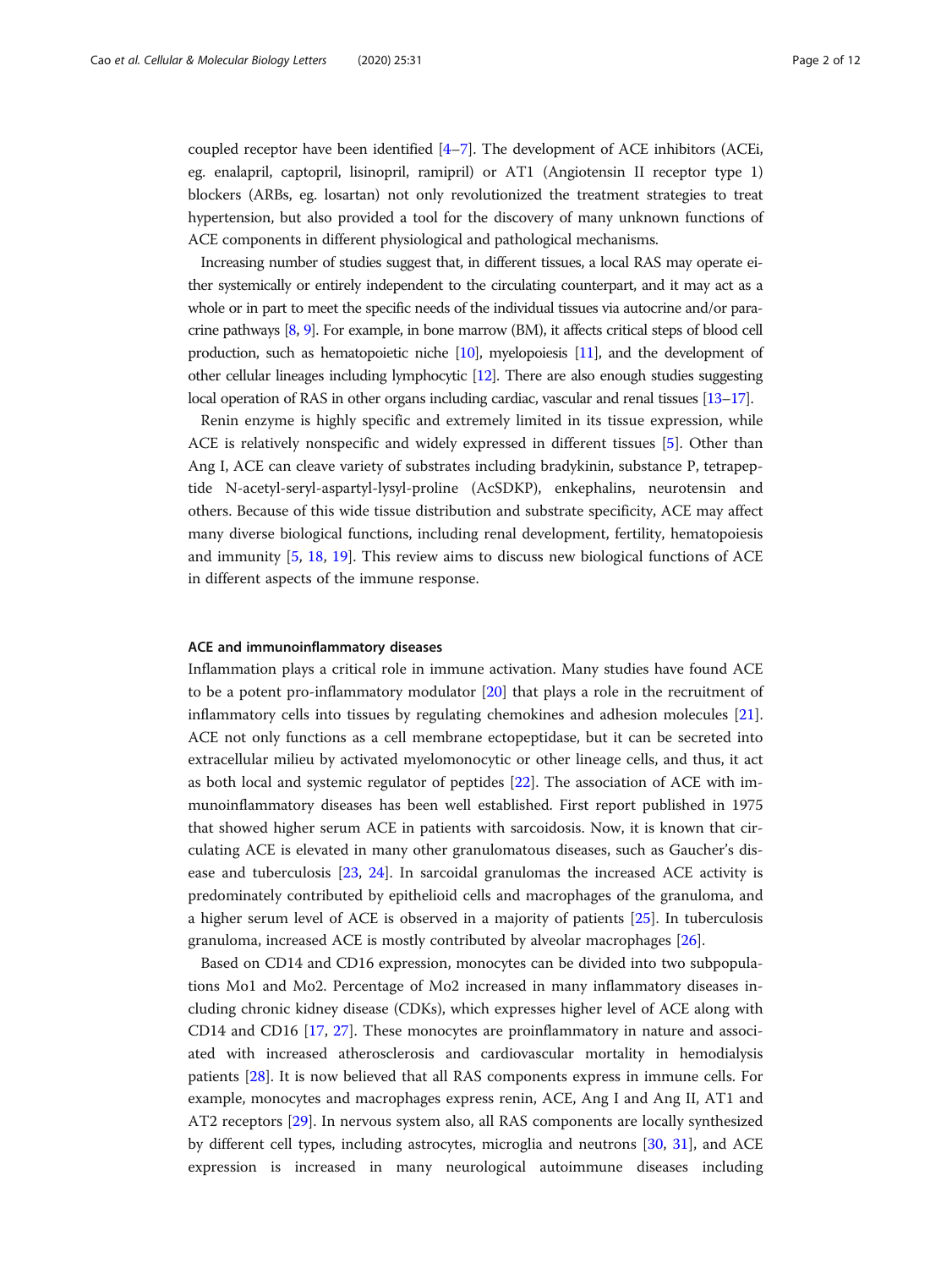encephalitis and multiple sclerosis [[18](#page-10-0), [32\]](#page-10-0). There is no clear understanding why ACE expression increases in these immunoinflammatory conditions. One possibility is that ACE activity increases the activation of immune cells in response to immune challenge.

### ACE in hematopoiesis and myeloproliferation

BM is a complex and highly organized system that produces all circulating cells. However, hematopoiesis is tightly regulated by a variety of factors including enzymes, receptors, hormones, cytokines, growth factors and bioactive peptides. The early clues about the RAS effects on hematopoiesis came from the reduced hematocrit of patients, who were treating with the ACEi enalapril [\[33\]](#page-10-0). Studies further suggested that enalapril caused erythrocytosis in patients with renal transplantation by reducing the hematocrit level [[34](#page-10-0), [35\]](#page-10-0). In rare patients, ACEi treatment also causes anemia due to its effects on immune system [\[36\]](#page-10-0). In clinical studies, people find that ACEi suppress RBC production and decrease white blood cells In clinical studies [[37,](#page-10-0) [38\]](#page-10-0). These finding clearly hypothesize a possible role of the RAS in hematopoiesis. Over time, all the known components of the RAS, such as angiotensinogen, renin, ACE, AT1a, AT2 (Angiotensin II receptor type 2), Mas (G protein-coupled receptor) and ACE2 (Angiotensin converting enzyme 2), have been identified in the BM, and it is now believed that local RAS operates in the BM [[8,](#page-9-0) [39\]](#page-10-0). These RAS components, particularly ACE-mediated peptides, affect several critical steps of hematopoietic cell development in physiological and pathological conditions [[8,](#page-9-0) [9,](#page-9-0) [39\]](#page-10-0).

The existence of ACE in primitive lympho-hematopoietic cells, embryonic and fetal tissues suggests that ACE not only affects erythropoietic progenitors, but might have effects on neoplastic tissues and primitive pluripotential hematopoietic stem cell populations [[40,](#page-10-0) [41](#page-10-0)]. The ACE substrate Ac-SDKP has been extensively studied in the regulation of stem cell proliferation. ACE inhibition by enalapril increases the level of Ac-SDKP in both plasma and BM [\[42,](#page-10-0) [43](#page-10-0)], which in turn prevents hematopoietic stem cell proliferation [[44\]](#page-10-0). In the BM, stromal cells produce a large amount of Ac-SDKP [[43\]](#page-10-0), and the increased ACE expression in stromal cells significantly decreases the Ac-SDKP level in the BM microenvironment. Rousseau-Plasse et al. (1996) demonstrated that ACE plays an important role in the recruitment of primitive stem cells into Sphase by hydrolyzing Ac-SDKP [[45\]](#page-10-0). Comte and colleagues then observed significant changes in the circulatory hematopoietic progenitors in healthy volunteers following administration of enalapril. It increased plasma and urinary Ac-SDKP in association with an increased number of mixed colony-forming unit (mixed-CFU) hematopoietic progenitors, and in contrast, reduced the number of granulocyte-monocytic colonyforming unit (CFU-GM) and Burst-forming unit-erythroid (BFU-E) hematopoietic progenitors in the circulation  $[46]$ . Ang II is another important peptide of ACE implicated in hematopoietic cell development. AT1 receptor is expressed by  $CD34<sup>+</sup>$  hematopoietic progenitors and stromal cells in human tissues [\[47\]](#page-10-0). By binding to AT1a receptor on CD34<sup>+</sup> hematopoietic stem cells, Ang II increases proliferation of these cells [\[47](#page-10-0)]. Further study validated that ACE inhibition by captopril caused myelosuppression by inhibiting stem cell and progenitor cell proliferation rather than depleting the BM cells [[48\]](#page-10-0). These studies suggest that ACE has a regulatory role in hematopoiesis.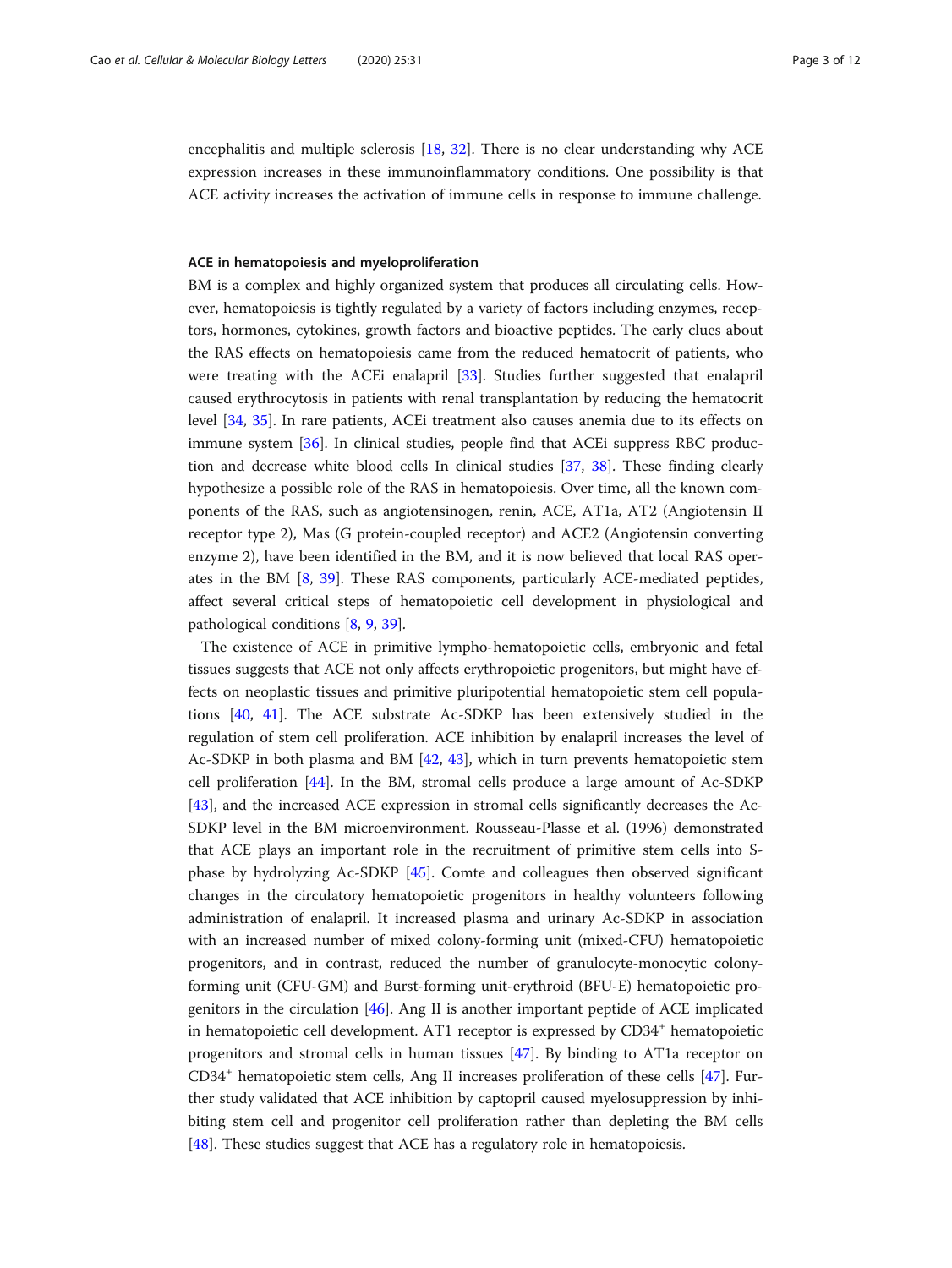<span id="page-3-0"></span>There is now abundant evidence that ACE affect myelopoiesis. These data come from genetically modified mice with either ACE knockout (KO) or selective overexpression of ACE in myeloid cells. Absence of ACE suppresses differentiation of myelomonocytic precursors in ACE KO mice [\[11](#page-9-0)]. These mice showed a higher percentage of immature myeloid precursors including myeloblasts, myelocytes, and metamyelocytes as compared to WT mice. In contrast, a significant reduction of mature neutrophils was found in ACE-KO BM as compared to WT BM [\[11](#page-9-0)]. A dramatic reduction in nucleated erythroid precursors was found in the BM of ACE KO mice leading to anemia as compared to WT mice. ACE inhibition also increases early BM progenitors, such as LSK cells (a fraction enriched for hematopoietic stem cells) in ACE KO mice BM [[11\]](#page-9-0). In addition, increased extramedullary hematopoiesis was found in the spleen that caused an expansion of immature myeloid cells in ACE KO mice as compared to WT [[11](#page-9-0)]. Similar myelopoiesis abnormalities were observed by pharmacologic inhibition of ACE in mice. In conclusion, these data suggest that ACE knockout enhanced myeloproliferation with reduced differentiation that ultimately increased the number of immature myelomonocytic lineage cells in mice (Fig. 1).

#### ACE and myeloid cell immune response

Myeloid cells are a heterogenous population derived from a common myeloid progenitor that belongs to the innate immune system. As a first line of defense, myeloid cells (neutrophils, macrophages, and dendritic cells) are recruited to the inflammatory site and elicit a variety of immune responses to eliminate potential threats from outside and inside. Also, macrophages and dendritic cells (DCs) function as classical antigen presenting cells (APCs), therefore, these cells are crucial for the initiation of an adaptive



Fig. 1 ACE upregulation enhances myeloid cell immune responses. In physiological conditions, ACE expression increased during the differentiation and functional maturation of myeloid-derived cells. Upon immune challenge, the expression of ACE further increased in activated myeloid cells facilitated the optimal immune responses of these cells. Upregulation of ACE in myeloid cells (eg. NeuACE neutrophils and ACE10/10 macrophages) strongly enhanced immune responses of these cells, beyond the normal capacity of WT cells. In neutrophils, ACE upregulation induced oxidative bactericidal response, which is due the upregulation of NADPH oxidase activity. In macrophages, ACE upregulation enhanced M1 activation of macrophages due to the increased activation of NF-kB, STAT1 and TNFα, which in turn gives a strong anti-bacterial and anti-tumor phenotype. In APCs (DCs and macrophages), ACE trims the peptide repertoire before they are bound to MHC class I complex and displayed by cells, which activates T cell – adaptive immune response and humoral immune response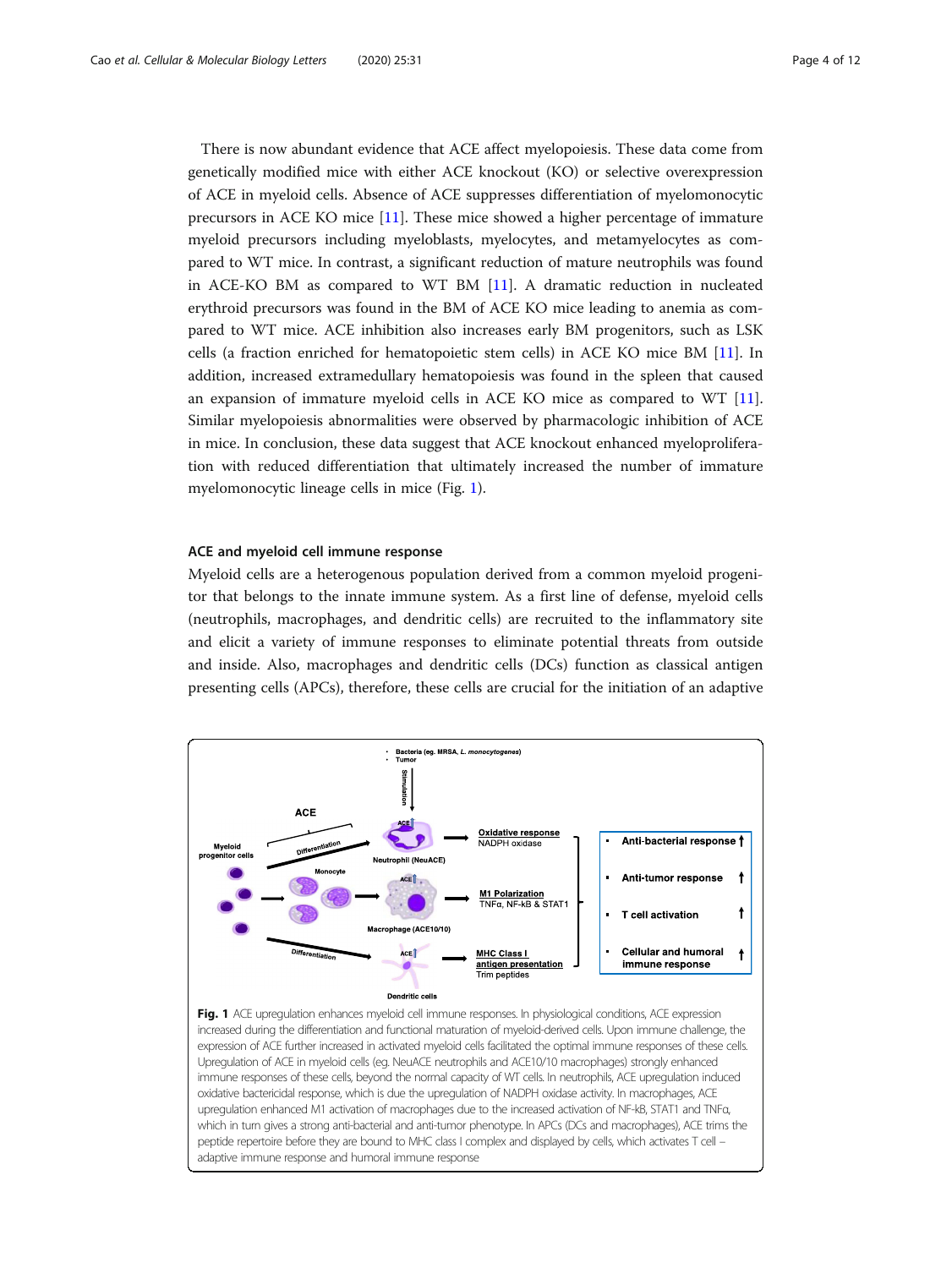immune response. There is now strong evidence that ACE facilitates the immune activation of myeloid cells, as discussed below (Fig. [1\)](#page-3-0).

#### Neutrophil immune response

Neutrophils, also called polymorphonuclear leucocytes, are an essential component of the innate immune response which plays a major role during acute inflammation [[49](#page-10-0)]. In blood, mature neutrophils are derived from the BM with the goal to locate and kill harmful invading pathogens [[50\]](#page-10-0). In a lipopolysaccharide (LPS)-induced acute lung inflammation mouse model, when mice were pre-treated with the ACEi enalapril, it reduced pulmonary recruitment of neutrophils following LPS treatment [\[51\]](#page-11-0). This may demonstrate that ACE could assist in neutrophil recruitment during pulmonary inflammation.

As protein expression markedly changes in activated neutrophils, we evaluated the expression of ACE in neutrophils following methicillin-resistant Staphylococcus aureus (MRSA) challenge. ACE expression upregulated in neutrophils upon activation with MRSA [\[52](#page-11-0)]. To study whether ACE expression is associated with immune functions of neutrophils, ACE KO and WT mice were subcutaneously challenged with MRSA and then mice were sacrificed day 3 post-infection. ACE knockout significantly reduced bacterial resistance in mice as manifested by larger lesion size (Fig. 2) and higher tissue bacterial burden in ACE KO mice as compared to WT mice. To directly access the effect of ACE on neutrophil activity, intracellular bacterial killing by purified ACE KO and WT neutrophils were determined. The intracellular killing of bacteria was significantly higher by WT neutrophils as compared to ACE KO neutrophils [[52\]](#page-11-0).

Because the lack of ACE expression is linked with neutrophil immune suppression, we also investigated the phenotype of animals overexpressing ACE in neutrophils. To study this, a transgenic mouse line called NeuACE mice was generated by using a c*fms*-ACE construct [\[52\]](#page-11-0). These mice overexpress ACE ( $\sim$  10 fold) in neutrophils. In contrast to ACE KO, NeuACE mice show enhanced resistance to bacterial infections as compared to WT mice [[52](#page-11-0)]. To investigate the role of Ang II, mice were pre-treated

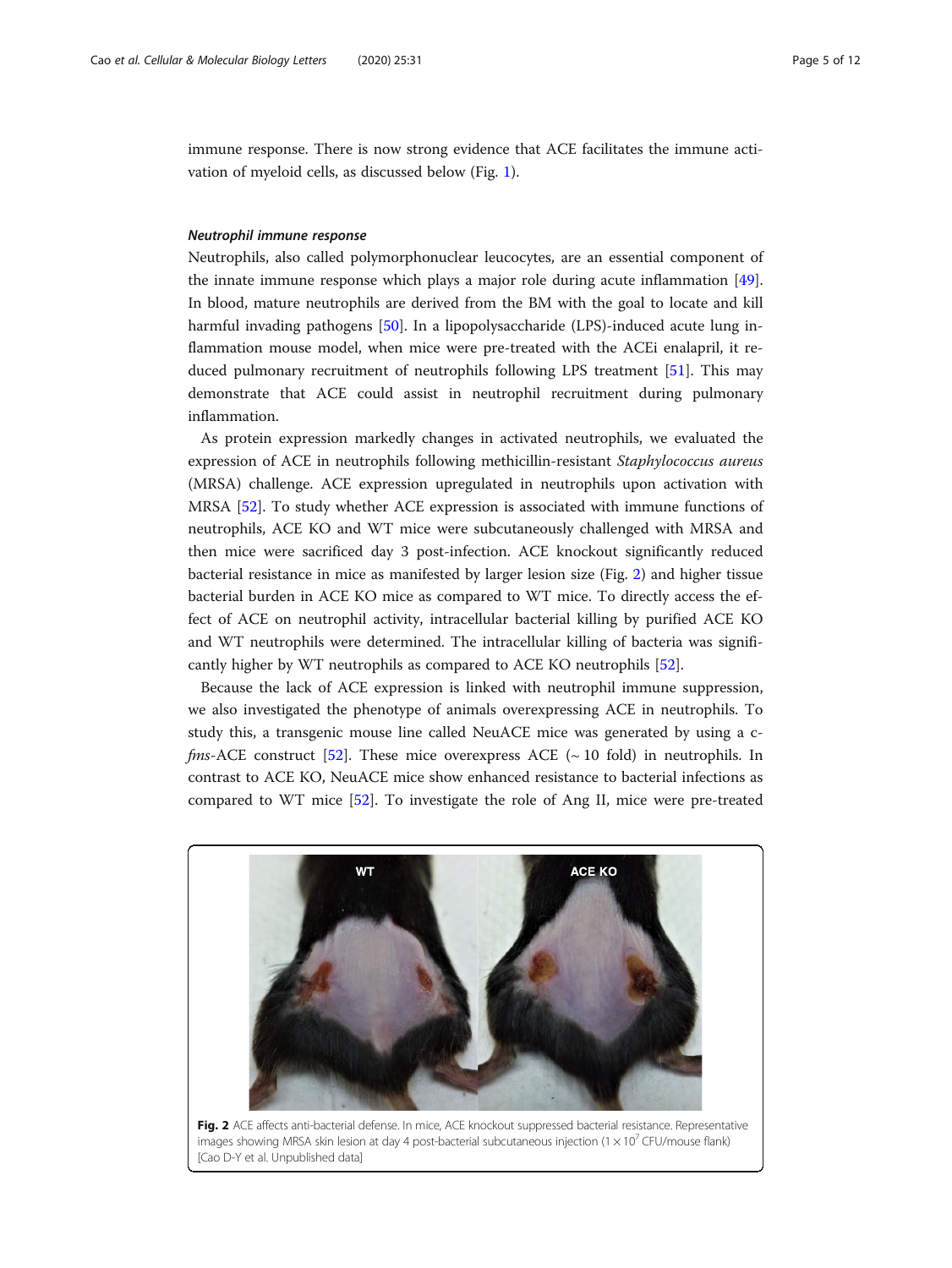with either the losartan (ARB) or ramipril (ACEi) for several days before infection. Ramipril treatment eliminated any differences between NeuACE and WT mice. In contrast, losartan had no major effect [\[52](#page-11-0)]. This indicates that AngII-AT1R does not mediate ACE effect on neutrophil antibacterial activity. By using renin inhibitor and Ang II infusion in mice, we confirmed that no Ang peptide mediates neutrophil-ACE effects. Further, the phenotype of ACE overexpressing NeuACE neutrophils appears independent of AcSDKP, bradykinin-B2K receptor and substance P-NK1 receptor [\[52\]](#page-11-0). Sometimes, treatment with ACEi caused angioedema (a mucosal immunopathological condition) in patients due to inhibition of kinin degradation and consequent inhibition of kinin-B1KR signaling pathway [[53,](#page-11-0) [54\]](#page-11-0). However, the role of B1KR in neutrophil immune response needs to be investigated.

The production of reactive oxygen species (ROS) is very important for neutrophil antimicrobial activity. We found that ACE directly affects ROS production in neutrophils. Upon immune challenge, ACE KO neutrophils produce less ROS, while NeuACE neutrophils produce more ROS as compared to WT neutrophils (Fig. [1\)](#page-3-0). Further, our study demonstrated that ACE increases neutrophil antibacterial activity by enhancing NADPH oxidase enzyme activation, an effect that is independent of the angiotensin II AT1 receptor [\[52\]](#page-11-0).

ACEi are generally considered safe and used by millions of patients for the treatment of hypertension and cardiovascular diseases. As ACE plays an important role in neutrophil anti-bacterial activity, any neutrophilic immune suppression by ACEi may increase risk of infection in vulnerable patients, such as patients with weak immunity. Indeed, some clinical studies have found an association between the uses of ACEi and increased risk of infection including sepsis and urinary tract infection [[55](#page-11-0)–[57](#page-11-0)]. Such infections were not noted with an ARB [[57\]](#page-11-0). Therefore, our findings caution in the use of ACEi under conditions where patients are vulnerable to infections. The uses of ACEi and risk of infection needs to be further investigated.

#### Macrophages immune response

Macrophages as major residential innate cells can be found in many tissues and organs. They play a variety of roles in innate immune responses, such as phagocytosis, cytokine secretion, and antigen presentation etc. As mentioned above, increased ACE expression in granulomas was predominately contributed by epithelioid cells and macrophages. Also, ACE was upregulated during monocyte differentiation into macrophages in both the THP-1 cell line cultured with adipocyte-derived lipids [\[58\]](#page-11-0) and in human peripheral blood [[59](#page-11-0), [60](#page-11-0)]. Under uremic conditions, up-regulation of ACE in primary monocytes and THP-1 cells enhanced differentiation of these cells to macrophages with induced expression of proinflammatory cytokines, adhesion and transmigration molecules [[61](#page-11-0)]. In mice, ACE upregulation was found in macrophages and DCs following MRSA or Lis-teria monocytogenes (L. monocytogenes) infection [[62,](#page-11-0) [63](#page-11-0)] (Fig. [1\)](#page-3-0). These findings show link between ACE upregulation and the activation of myeloid cells. What remained unknown was whether ACE upregulation also contributed in enhancing immune responses of these cells. To study this, Dr. Shen and colleagues developed a recombinant mice line, called ACE10/10 that overexpressed ACE in macrophages [[62\]](#page-11-0).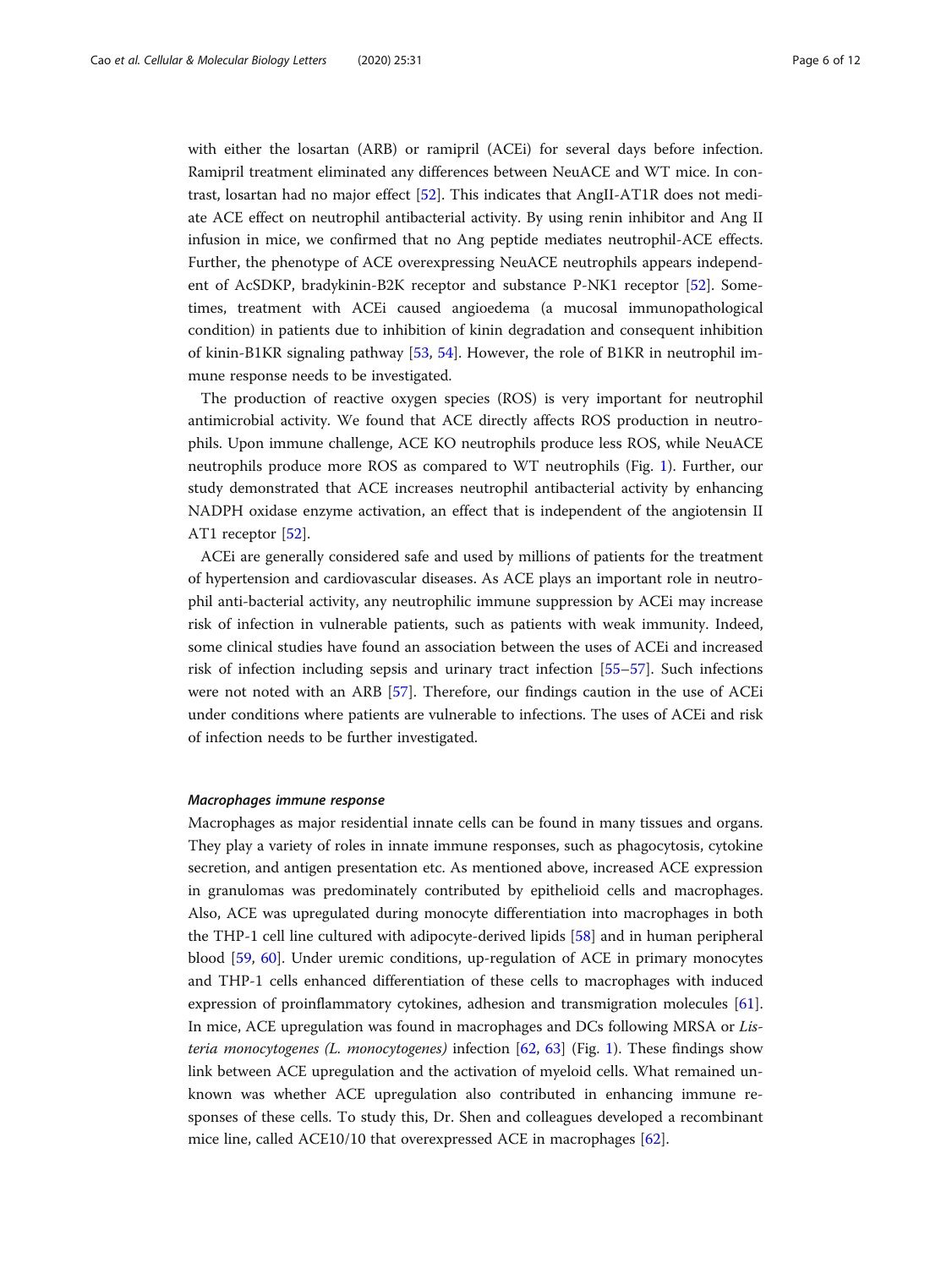Anti-bacterial response To study macrophage innate immune response, the resistance of the ACE10/10 mice to MRSA or L. monocytogenes was determined  $[63]$  $[63]$ . For MRSA infection, mice were challenged subcutaneously, and then at day 4, mice were sacrificed and skin lesion size and lesional bacterial number were determined. ACE10/ 10 mice showed strong resistance to MRSA infection, as manifested by smaller lesion size and significantly lower lesional bacteria count as compared to WT mice. ACE10/ 10 mice also showed resistance to *L. monocytogenes*; a significantly lower tissue bacteria count (spleen and liver) was found in ACE 10/10 mice as compared to WT mice [[63](#page-11-0)]. In addition, a reduction of necrosis and abscess formation in ACE10/10 mice further validated bacterial resistance in these animals as compared to WT mice. These differences between ACE10/10 and WT mice were not due to the Ang II AT1 receptor, as there was no effect of losartan treatment [[63](#page-11-0)]. Furthermore, in vitro study with peritoneal macrophages showed that ACE does not participate directly in bacterial killing because without priming with interferon-gamma (IFNγ), no difference was found between ACE10/10 and WT macrophages [\[63](#page-11-0)]. Nitric oxide (NO) is critical for a macrophage anti-microbial response to L. monocytogenes and MRSA. It was found that ACE upregulation increased NO production in macrophages leading to an improved immune response to bacterial infection [\[63](#page-11-0)].

Anti-tumor response Macrophages are not only important for the initial innate immune response but also play a crucial role in the initiation of the adaptive immune response by functioning as APCs and activating T cells. Shen et al. (2007) investigated macrophage anti-tumor response in relation to ACE expression [[62](#page-11-0)]. They found that ACE overexpression in macrophages increased tumor resistance in mice. B16-F10 melanoma growth was significantly lower in ACE10/10 mice as compared to WT mice (Fig. [1](#page-3-0)). This tumor resistance in ACE 10/10 mice was dependent on increased number of tumor epitope-specific CD8<sup>+</sup> T cells, as depletion of CD8<sup>+</sup> T cells led to rapid tumor growth in ACE 10/10 mice [\[62](#page-11-0)].

ACE consists of two independent catalytic domains (N- and C-domains) [\[5](#page-9-0)]. To study the specific role of each domain, transgenic mice were generated, which overexpressed either WT ACE (Tg-ACE mice) or ACE lacking N- or C-domain catalytic activity (Tg-NKO and Tg-CKO mice) in myeloid cells. Tg-ACE and Tg-NKO mice strongly suppressed the growth of melanoma. In contrast, Tg-CKO mice resist melanoma no better than WT mice (Fig. [3](#page-7-0)) [[64](#page-11-0)]. Thus, this study shows that the overexpression of ACE C-domain by macrophages is a strong mechanism to increase resistance to tumor. Ang II is a very important peptide generated by the C-domain of ACE [[5\]](#page-9-0). To study whether the Ang II-AT1 axis mediates tumor resistance, tumor growth was determined in mice pre-treated with losartan before tumor implantation. However, we found no significant effect of losartan on tumor growth suggesting this pathway does not participate in ACE mediated tumor resistance in mice. Further, blocking other known ACE Cdomain peptide pathways, such as bradykinin-B2R and substance P-NK1R, had no effect on tumor growth in mice [\[64](#page-11-0)].

It is found that up-regulation of ACE C-domain induced M1 signals in macrophages, including activation of tumor necrosis factor alpha (TNF $\alpha$ ), nuclear factor kappa-lightchain-enhancer of activated B cells (NF-κB), and signal transducer and activator of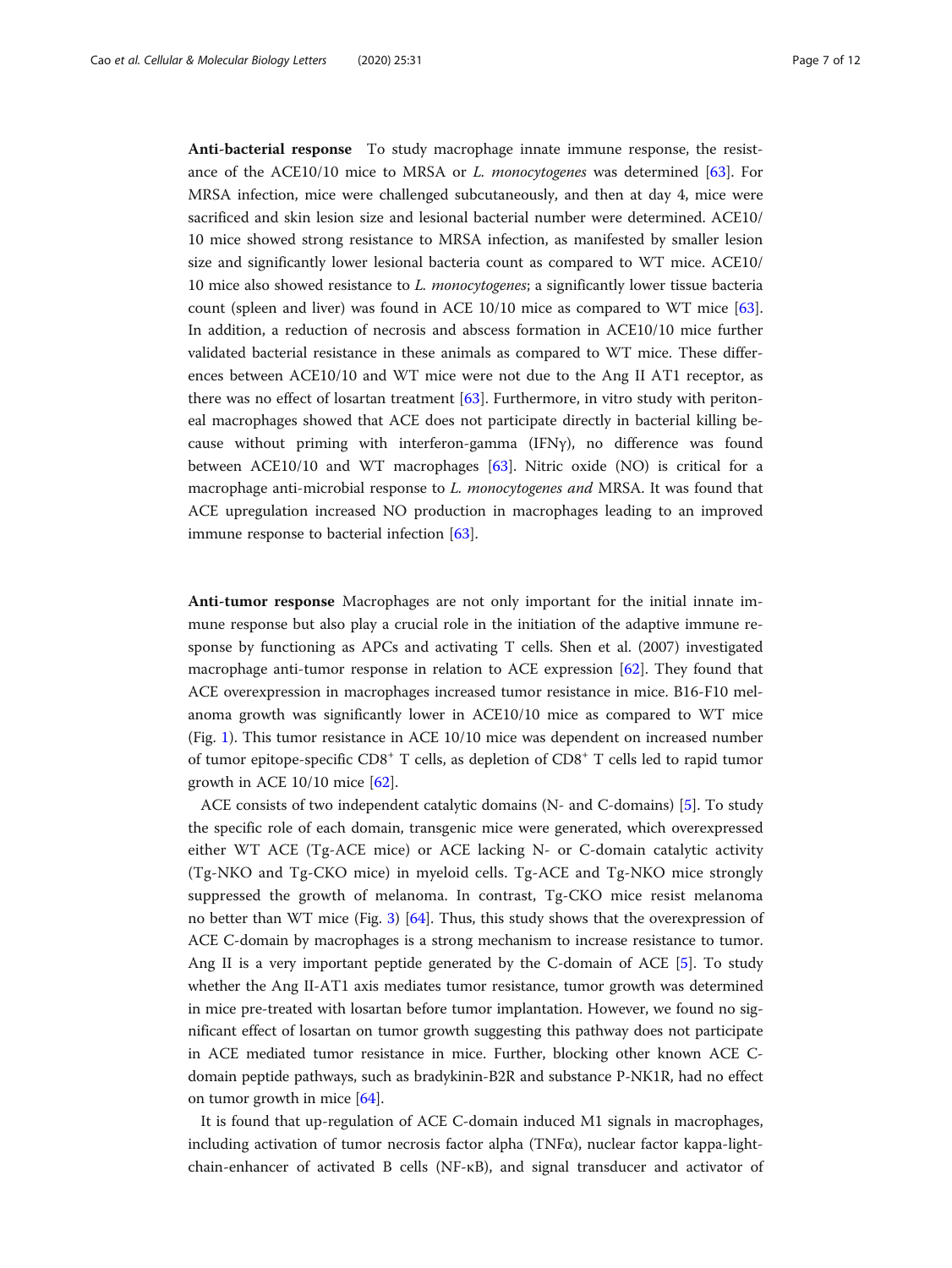<span id="page-7-0"></span>

transcription 1 (STAT1), and in contrast inhibition M2 signals including STAT3 and STAT6 was found. This appears to reprogram these cells towards a more classically activated M1 phenotype that is responsible for the enhanced tumor resistance (Fig. [1](#page-3-0)) [\[64](#page-11-0)].

Metabolic effects Metabolic reprogramming is closely associated with the polarization of macrophages [\[65](#page-11-0)]. For example, LPS dependent inflammation by M1 macrophages mostly relies on glycolysis and fatty acid biosynthesis. In contrast, tissue repair activity by M2 macrophages switches their metabolism to fatty acid oxidation and oxidative phosphorylation [[65](#page-11-0)]. To investigate the molecular basis of how ACE affects cells phenotypically, metabolism of ACE overexpressing myeloid cells (ACE10/10 and NeuACE) was determined. It was found that ACE up-regulation significantly increased ATP, Krebs cycle intermediates and electron transport chain proteins (NDUFB8, ATP5A, and ATP5β) in ACE10/10 macrophages and NeuACE neutrophils as compared to WT cells [\[66](#page-11-0)]. This appears to underpin some of the phenotypic differences between these cells and myeloid cells expressing WT levels of ACE, such as superoxide production and phagocytic bacterial killing. Consistent with anti-tumor response, the Cdomain of ACE predominately enhanced ATP production in these cells. Again, there was no effect of Ang II on myeloid cell ATP production [\[66](#page-11-0)].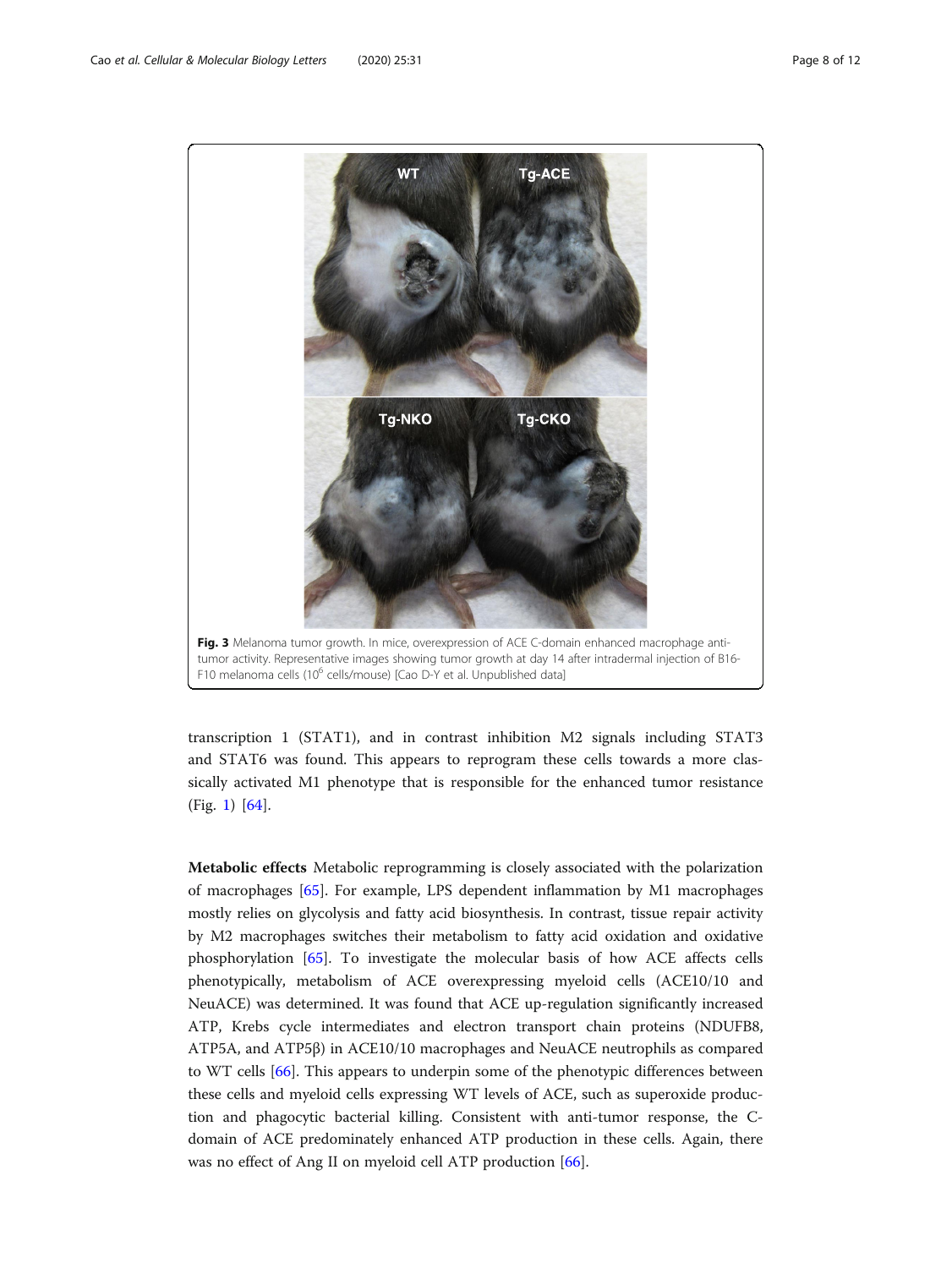#### Dendritic cells and adaptive immune response

ACE is also expressed by dendritic cells (DCs) [[67,](#page-11-0) [68\]](#page-11-0). Ang II and bradykinin have been implicated in DCs maturation and Th1 cell development in a mouse model of Trypanosoma cruzi infection [\[69\]](#page-11-0). ACE expression increased during the differentiation of DCs and was further increased when these cells were activated with the proinflammatory cytokine IFN-γ [[70\]](#page-11-0). Similarly, when mice were challenged with listeria, ACE expression was up in splenic macrophages and DCs [\[70](#page-11-0)]. Major histocompatibility complex (MHC) class I proteins play a critical role in the activation of  $CD8<sup>+</sup> T$  cell adaptive immune responses against intracellular pathogens and perhaps also against tumors. APCs, such as DCs and macrophages phagocytize cellular debris and present MHC class I bound antigens for CD8+ T cells. Mice studies suggest that ACE can trim the peptide repertoire displayed on the surface of APCs as part of the MHC class I complex (Fig. [1\)](#page-3-0) [\[70,](#page-11-0) [71\]](#page-11-0).

In addition to myeloid cells, ACE also plays a role in the activation of lymphoid cells. Hoch et al. (2009) found a direct autocrine effect of ACE and Ang II on T cell function, including activation, expression of tissue-homing markers, and production of cytokines [[72\]](#page-11-0), probably due to superoxide production by T cell NADPH oxidase. In a rodent model of cerebral malaria, following activation by infection, T cells show a significant increase of CD69 expression, while this reduced to normal when mice were treated with losartan and captopril [\[73](#page-11-0)]. In a clinical study of pulmonary sarcoidosis, the percentage of lymphocytes and the CD4/CD8 ratio in bronchoalveolar lavage fluid (BALF) is coordinated with ACE activity [[74\]](#page-11-0). Further, a connection between Th1 cell cytokines (IL-12 and IL-18) and ACE activity was determined in BALF [[75\]](#page-11-0). ACE and Ang II have also been implicated in encephalitis [\[17](#page-10-0)]. All these findings suggest an active participation of ACE in adaptive immune activation. Unfortunately, the critical ACE function and catalytic substrates are still obscure and need more investigation.

#### Conclusions

ACE is one of the most vital and well-studied peptidases in the RAS. However, in recent years, ACE functions are found to coordinate with immune responses. ACE is upregulated in many immunological diseases, such as granuloma. Similarly, upregulation of ACE was reported in myeloid cells following immune challenges. By comparing ACE KO, WT and ACE overexpressing neutrophils and macrophages, our studies have demonstrated that ACE not only plays a physiological role in myeloid cell immune response, but if overexpressed, ACE further enhances immune responses against a variety of stimuli, such as bacterial infection and tumor, which is beyond the normal ability of WT cells. However, whether ACE overexpression has similar effects on human myeloid cells needs to be investigated. In both tumor and infection studies with transgenic mice overexpressing only an active C-domain or an active N-domain, we found that the Cdomain of ACE is important for increasing the immune responses of myeloid cells. However, none of the known ACE C-domain peptides, such as all angiotensin peptides, bradykinin and Substance p were found to mediate these ACE effects on neutrophils and macrophages. Identification of ACE peptide(s) (substrate or product) that elicit an increased immune response may hold great promise for therapeutic manipulation to boost the immune response against a variety of stimuli, including infections and tumors.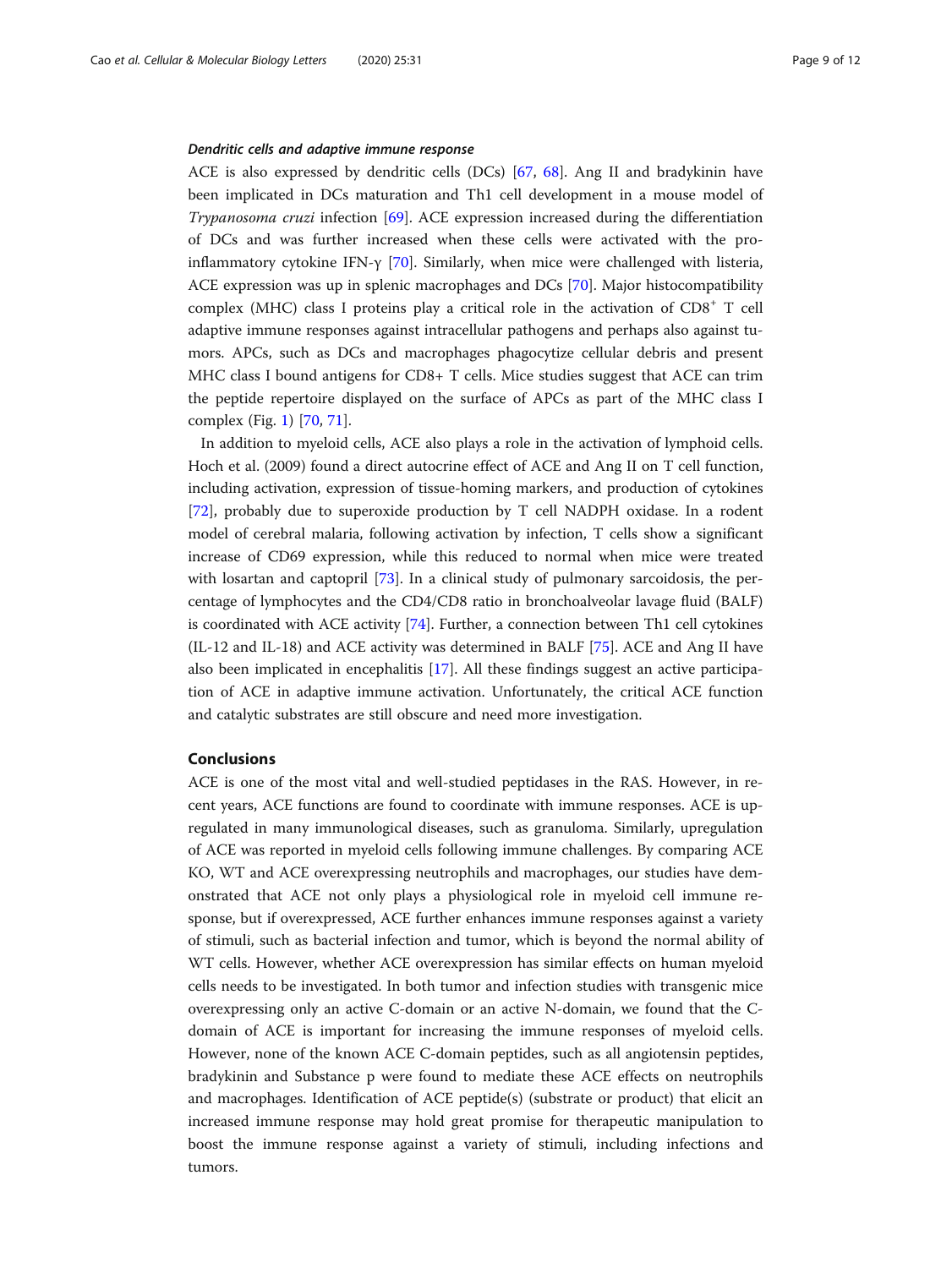#### <span id="page-9-0"></span>Abbreviations

ACE: Angiotensin-converting enzyme; RAS: Renin-Angiotensin System; Ang II: Angiotensin II; ACEi: ACE inhibitors; ARBs: AT1 blockers; BM: Bone Marrow; AcSDKP: Tetrapeptide N-Acetyl-Seryl-Aspartyl-Lysyl-Proline; WT: Wild type; ACE KO: ACE Knockout; NeuACE: Neutrophil ACE overexpression; Tg-ACE: Transgenic ACE; Tg-CKO: Transgenic ACE C domain knockout; Tg-NKO: Transgenic ACE N domain knockout; APCs: Antigen Presenting Cells; DCs: Dendritic Cells; LPS: Lipopolysaccharide; MRSA: Methicillin-Resistant Staphylococcus aureus; L. monocytogenes: Listeria monocytogenes; IFNγ: Interferon-gamma; NO: Nitric oxide; TNFα: Tumor Necrosis Factor alpha; NF-κB: Nuclear Factor Kappa-light-chainenhancer of activated B cells; STAT: Signal Transducer and Activator of Transcription; MHC: Major Histocompatibility Complex; BALF: Bronchoalveolar Lavage Fluid

#### Acknowledgements

The authors thank Brian Taylor of Cedars-Sinai Medical Center for providing administrative helps during our studies.

#### Availability of data and material

Not Applicable.

#### Authors' contributions

All authors substantially contributed to the discussion of the content. S.S., L.C.V. E.A.B., and Z.K. researched data for the article. D.-Y.C., D. O.-D., J.F.G., K.E.B. and Z.K. drafted and edited the manuscript before submission. L.C.V. and Z.K. revised the manuscript. The author(s) read and approved the final manuscript.

#### Funding

This work was supported by American Heart Association (AHA) Grants 19CDA34760010 (Z.K.), 17GRNT33661206 (K.E.B.), 16SDG30130015 (J.F.G.), and the National Institutes of Health Grants P01HL129941 (K.E.B.), R01AI143599 (K.E.B.), R01HL142672 (J.F.G.).

#### Ethics approval and consent to participate

All animal experiment protocols were approved by the Cedars-Sinai Institutional Animal Care and Usage Committee (IACUC No. 4978).

#### Consent for publication

Not Applicable.

#### Competing interests

No conflicts of interest, financial or otherwise, are declared by the authors.

#### Received: 20 January 2020 Accepted: 5 May 2020 Published online: 25 May 2020

#### References

- 1. Peart WS. Renin-angiotensin system. N Engl J Med. 1975;292(6):302–6.
- 2. Nishimura H. Renin-angiotensin system in vertebrates: phylogenetic view of structure and function. Anat Sci Int. 2017; 92(2):215–47.
- 3. Chappell MC. Biochemical evaluation of the renin-angiotensin system: the good, bad, and absolute? Am J Physiol Heart Circ Physiol. 2016;310(2):H137–52.
- 4. Jones ES, Vinh A, McCarthy CA, Gaspari TA, Widdop RE. AT2 receptors: functional relevance in cardiovascular disease. Pharmacol Ther. 2008;120(3):292–316.
- 5. Bernstein KE, Ong FS, Blackwell WL, Shah KH, Giani JF, Gonzalez-Villalobos RA, et al. A modern understanding of the traditional and nontraditional biological functions of angiotensin-converting enzyme. Pharmacol Rev. 2013;65(1):1–46.
- 6. Bernstein KE, Shen XZ, Gonzalez-Villalobos RA, Billet S, Okwan-Duodu D, Ong FS, et al. Different in vivo functions of the two catalytic domains of angiotensin-converting enzyme (ACE). Curr Opin Pharmacol. 2011;11(2):105–11.
- 7. Savoia C, Burger D, Nishigaki N, Montezano A, Touyz RM. Angiotensin II and the vascular phenotype in hypertension. Expert Rev Mol Med. 2011;13:e11.
- 8. Haznedaroglu IC, Ozturk MA. Towards the understanding of the local hematopoietic bone marrow renin-angiotensin system. Int J Biochem Cell Biol. 2003;35(6):867–80.
- 9. Haznedaroglu IC, Beyazit Y. Pathobiological aspects of the local bone marrow renin-angiotensin system: a review. J Renin-Angiotensin-Aldosterone Syst. 2010;11(4):205–13.
- 10. Hubert C, Savary K, Gasc JM, Corvol P. The hematopoietic system: a new niche for the renin-angiotensin system. Nat Clin Pract Cardiovasc Med. 2006;3(2):80–5.
- 11. Lin C, Datta V, Okwan-Duodu D, Chen X, Fuchs S, Alsabeh R, et al. Angiotensin-converting enzyme is required for normal myelopoiesis. Faseb J. 2011;25(4):1145–55.
- 12. Haznedaroglu IC, Beyazit Y. Local bone marrow renin-angiotensin system in primitive, definitive and neoplastic haematopoiesis. Clin Sci (Lond). 2013;124(5):307–23.
- 13. Danser AH, Saris JJ, Schuijt MP, van Kats JP. Is there a local renin-angiotensin system in the heart? Cardiovasc Res. 1999; 44(2):252–65.
- 14. Dostal DE, Baker KM. The cardiac renin-angiotensin system: conceptual, or a regulator of cardiac function? Cardiovasc Res. 1999;85(7):643–50.
- 15. Holtz J, Goetz RM. Vascular renin-angiotensin-system, endothelial function and atherosclerosis? Basic Res Cardiol. 1994; 89:71–86.
- 16. Paul M, Stock P, Langheinrich M, Liefeldt L, Schonfelder G, Bohm M. Role of the cardiac renin-angiotensin system in human heart failure. Adv Exp Med Biol. 1995;377:279–83.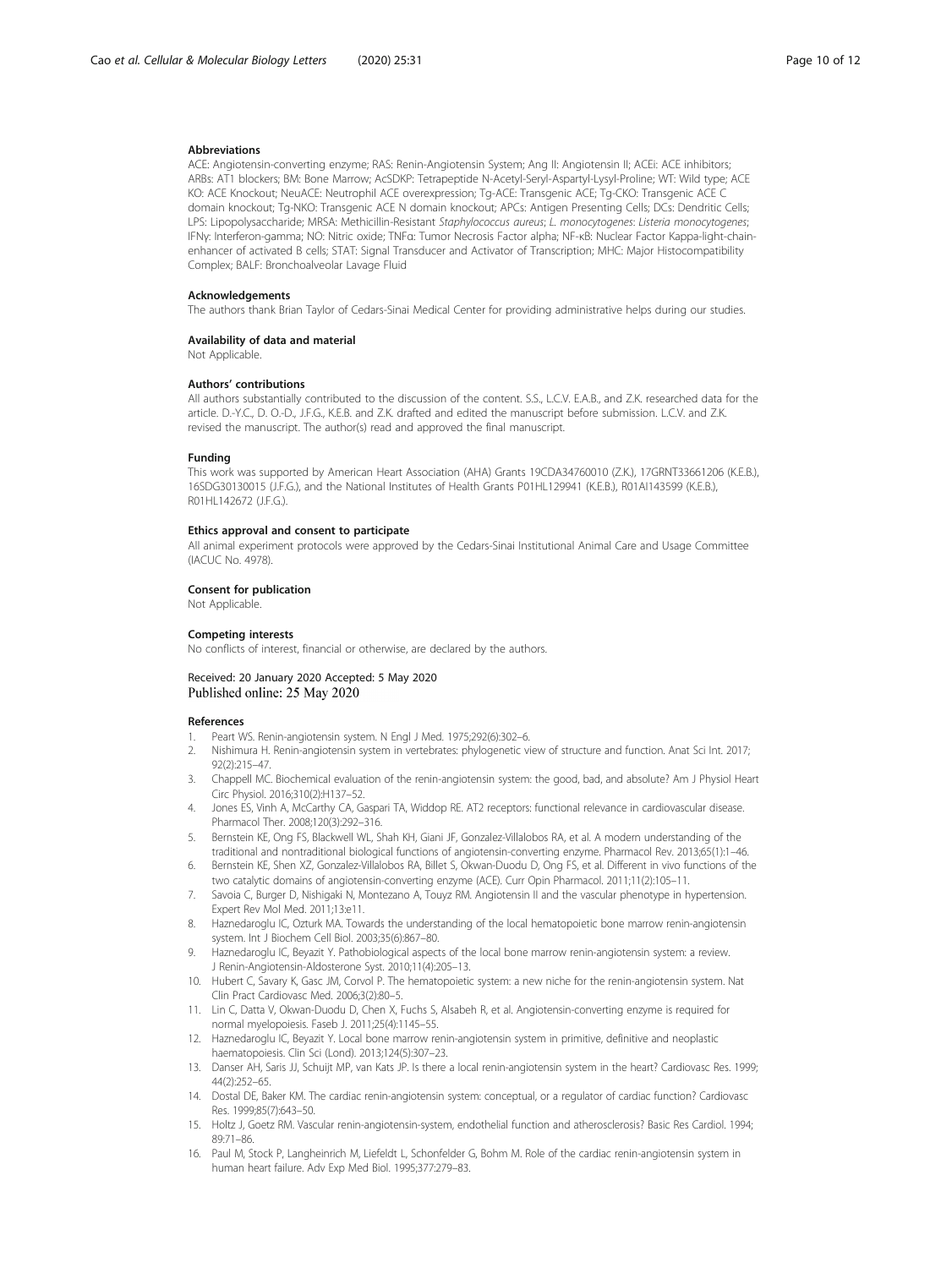- <span id="page-10-0"></span>17. Valdivielso JM, Rodriguez-Puyol D, Pascual J, Barrios C, Bermudez-Lopez M, Sanchez-Nino MD, et al. Atherosclerosis in chronic kidney disease: more, less, or just different? Arterioscler Thromb Vasc Biol. 2019;39(10):1938–66.
- 18. Platten M, Youssef S, Hur EM, Ho PP, Han MH, Lanz TV, et al. Blocking angiotensin-converting enzyme induces potent regulatory T cells and modulates TH1- and TH17-mediated autoimmunity. Proc Natl Acad Sci U S A. 2009; 106(35):14948–53.
- 19. Jurewicz M, McDermott DH, Sechler JM, Tinckam K, Takakura A, Carpenter CB, et al. Human T and natural killer cells possess a functional renin-angiotensin system: further mechanisms of angiotensin II-induced inflammation. J Am Soc Nephrol. 2007;18(4):1093–102.
- 20. Song GG, Kim JH, Lee YH. Associations between the angiotensin-converting enzyme insertion/deletion polymorphism and susceptibility to sarcoidosis: a meta-analysis. J Renin-Angiotensin-Aldosterone Syst. 2015;16(1):219–26.
- 21. Ruiz-Ortega M, Bustos C, Hernandez-Presa MA, Lorenzo O, Plaza JJ, Egido J. Angiotensin II participates in mononuclear cell recruitment in experimental immune complex nephritis through nuclear factor-kappa B activation and monocyte chemoattractant protein-1 synthesis. J Immunol. 1998;161(1):430–9.
- 22. Rameshwar P, Ganea D, Gascon P. In vitro stimulatory effect of substance P on hematopoiesis. Blood. 1993;81(2):391–8.
- 23. Brice EA, Friedlander W, Bateman ED, Kirsch RE. Serum angiotensin-converting enzyme activity, concentration, and specific activity in granulomatous interstitial lung disease, tuberculosis, and COPD. Chest. 1995;107(3):706–10.
- 24. Baudin B. New aspects on angiotensin-converting enzyme: from gene to disease. Clin Chem Lab Med. 2002;40(3):256–65. 25. Iannuzzi MC, Rybicki BA, Teirstein AS. Sarcoidosis. N Engl J Med. 2007;357(21):2153–65.
- 26. Stanton LA, Fenhalls G, Lucas A, Gough P, Greaves DR, Mahoney JA, et al. Immunophenotyping of macrophages in human pulmonary tuberculosis and sarcoidosis. Int J Exp Pathol. 2003;84(6):289–304.
- 27. Ulrich C, Seibert E, Heine GH, Fliser D, Girndt M. Monocyte angiotensin converting enzyme expression may be associated with atherosclerosis rather than arteriosclerosis in hemodialysis patients. Clin J Am Soc Nephrol. 2011;6(3):505–11.
- 28. Ulrich C, Heine GH, Garcia P, Reichart B, Georg T, Krause M, et al. Increased expression of monocytic angiotensinconverting enzyme in dialysis patients with cardiovascular disease. Nephrol Dial Transplant. 2006;21(6):1596–602.
- 29. Okamura A, Rakugi H, Ohishi M, Yanagitani Y, Takiuchi S, Moriguchi K, et al. Upregulation of renin-angiotensin system during differentiation of monocytes to macrophages. J Hypertens. 1999;17(4):537–45.
- 30. Labandeira-Garcia JL, Rodriguez-Perez AI, Garrido-Gil P, Rodriguez-Pallares J, Lanciego JL, Guerra MJ. Brain reninangiotensin system and microglial polarization: implications for aging and Neurodegeneration. Front Aging Neurosci. 2017;9:129.
- 31. de Kloet AD, Liu M, Rodriguez V, Krause EG, Sumners C. Role of neurons and glia in the CNS actions of the reninangiotensin system in cardiovascular control. Am J Physiol Regul Integr Comp Physiol. 2015;309(5):R444–58.
- 32. Constantinescu CS, Goodman DB, Grossman RI, Mannon LJ, Cohen JA. Serum angiotensin-converting enzyme in multiple sclerosis. Arch Neurol. 1997;54(8):1012–5.
- 33. Griffing GT, Melby JC. Enalapril (MK-421) and the white cell count and haematocrit. Lancet. 1982;1(8285):1361.
- 34. Vlahakos DV, Canzanello VJ, Madaio MP, Madias NE. Enalapril-associated anemia in renal transplant recipients treated for hypertension. Am J Kidney Dis. 1991;17(2):199–205.
- 35. Gould AB, Goodman SA. Effect of an angiotensin-converting enzyme inhibitor on blood pressure and erythropoiesis in rats. Eur J Pharmacol. 1990;181(3):225–34.
- 36. Hirakata H, Onoyama K, Iseki K, Kumagai H, Fujimi S, Omae T. Worsening of anemia induced by long-term use of captopril in hemodialysis patients. Am J Nephrol. 1984;4(6):355–60.
- 37. Sica DS. Pharmacotherapy in congestive heart failure: ACE inhibitors and anemia in congestive heart failure. Congest Heart Fail. 2000;6(6):330–2.
- 38. Hashmi HR, Jabbour R, Schreiber Z, Khaja M. Benazepril-induced Agranulocytosis: a case report and review of the literature. Am J Case Rep. 2016;17:425–8.
- 39. Strawn WB, Richmond RS, Ann Tallant E, Gallagher PE, Ferrario CM. Renin-angiotensin system expression in rat bone marrow haematopoietic and stromal cells. Br J Haematol. 2004;126(1):120–6.
- 40. Jokubaitis VJ, Sinka L, Driessen R, Whitty G, Haylock DN, Bertoncello I, et al. Angiotensin-converting enzyme (CD143) marks hematopoietic stem cells in human embryonic, fetal, and adult hematopoietic tissues. Blood. 2008;111(8):4055–63.
- 41. Zambidis ET, Park TS, Yu W, Tam A, Levine M, Yuan X, et al. Expression of angiotensin-converting enzyme (CD143) identifies and regulates primitive hemangioblasts derived from human pluripotent stem cells. Blood. 2008;112(9):3601–14.
- 42. Azizi M, Rousseau A, Ezan E, Guyene TT, Michelet S, Grognet JM, et al. Acute angiotensin-converting enzyme inhibition increases the plasma level of the natural stem cell regulator N-acetyl-seryl-aspartyl-lysyl-proline. J Clin Invest. 1996;97(3): 839–44.
- 43. Li J, Volkov L, Comte L, Herve P, Praloran V, Charbord P. Production and consumption of the tetrapeptide AcSDKP, a negative regulator of hematopoietic stem cells, by hematopoietic microenvironmental cells. Exp Hematol. 1997;25(2):140–6.
- 44. Robinson S, Lenfant M, Wdzieczak-Bakala J, Melville J, Riches A. The mechanism of action of the tetrapeptide acetyl-N-Ser-asp-Lys-pro (AcSDKP) in the control of haematopoietic stem cell proliferation. Cell Prolif. 1992;25(6):623–32.
- 45. Rousseau-Plasse A, Lenfant M, Potier P. Catabolism of the hemoregulatory peptide N-acetyl-Ser-asp-Lys-pro: a new insight into the physiological role of the angiotensin-I-converting enzyme N-active site. Bioorg Med Chem. 1996;4(7): 1113–9.
- 46. Comte L, Lorgeot V, Volkov L, Allegraud A, Aldigier JC, Praloran V. Effects of the angiotensin-converting enzyme inhibitor enalapril on blood haematopoietic progenitors and acetyl-N-Ser-asp-Lys-pro concentrations. Eur J Clin Investig. 1997;27(9):788–90.
- 47. Rodgers KE, Xiong S, Steer R. diZerega GS. Effect of angiotensin II on hematopoietic progenitor cell proliferation. Stem Cells. 2000;18(4):287–94.
- 48. Chisi JE, Wdzieczak-Bakala J, Thierry J, Briscoe CV, Riches AC. Captopril inhibits the proliferation of hematopoietic stem and progenitor cells in murine long-term bone marrow cultures. Stem Cells. 1999;17(6):339–44.
- 49. Kolaczkowska E, Kubes P. Neutrophil recruitment and function in health and inflammation. Nat Rev Immunol. 2013;13(3): 159–75.
- 50. Amulic B, Cazalet C, Hayes GL, Metzler KD, Zychlinsky A. Neutrophil function: from mechanisms to disease. Annu Rev Immunol. 2012;30:459–89.